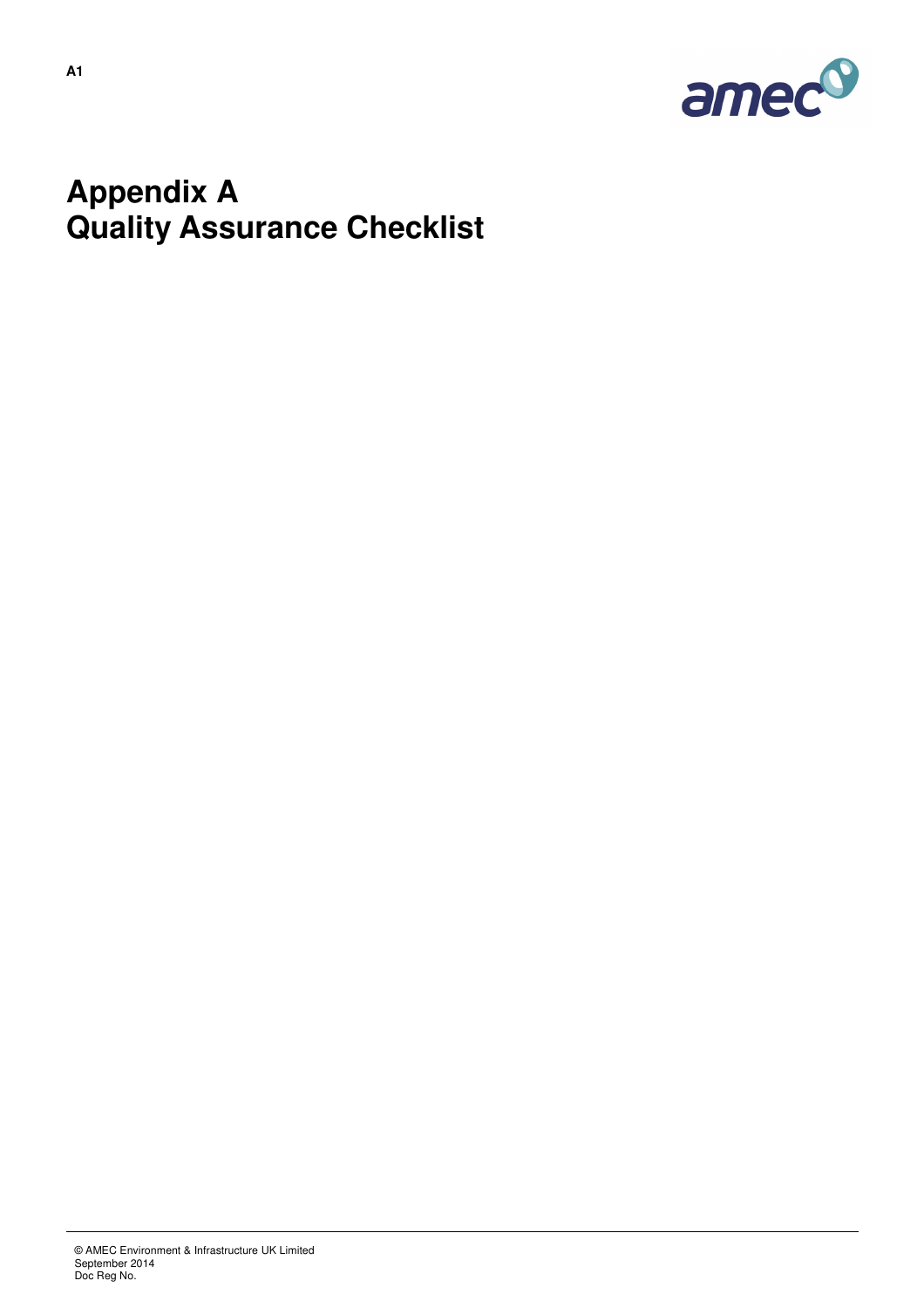

## **Appendix A Quality Assurance**

## **Quality Assurance Checklist**

| <b>Objectives and Context</b>                                                                                                                                                                                             |                                                                                                                                                                                                                                                                                                                                                                                                      |  |  |  |
|---------------------------------------------------------------------------------------------------------------------------------------------------------------------------------------------------------------------------|------------------------------------------------------------------------------------------------------------------------------------------------------------------------------------------------------------------------------------------------------------------------------------------------------------------------------------------------------------------------------------------------------|--|--|--|
| The plan's purpose and objectives are made clear.                                                                                                                                                                         | Section 1.2.                                                                                                                                                                                                                                                                                                                                                                                         |  |  |  |
| Sustainability issues, including international and EC objectives, are<br>considered in developing objectives and targets.                                                                                                 | Sustainability issues are identified in Section 3 and Table 3.3.                                                                                                                                                                                                                                                                                                                                     |  |  |  |
| SEA objectives are clearly set out and linked to indicators and targets<br>where appropriate.                                                                                                                             | Objectives are identified in Table 4.1. Possible indicators for<br>monitoring are identified again Appendix K.                                                                                                                                                                                                                                                                                       |  |  |  |
| Links with other related plans, programmes and policies are identified<br>and explained.                                                                                                                                  | Plans and programmes are identified and included in Appendix<br>C.                                                                                                                                                                                                                                                                                                                                   |  |  |  |
| <b>Scoping</b>                                                                                                                                                                                                            |                                                                                                                                                                                                                                                                                                                                                                                                      |  |  |  |
|                                                                                                                                                                                                                           | The environmental bodies were consulted on the Revised<br>Scoping Report for York in February 2013.                                                                                                                                                                                                                                                                                                  |  |  |  |
| The environmental consultation bodies are consulted in appropriate ways<br>and at appropriate times on the content and scope of the Environmental<br>Report.                                                              | This baseline has been updated, plans and programmes<br>revised and key sustainability issues reviewed to ensure all<br>contextual information continues to be appropriate, and the<br>resulting appraisal framework consistent with York's needs.<br>This has taken into account any comments received during<br>consultation on the SA Report concerning the Preferred Option<br>Draft Local Plan. |  |  |  |
| The assessment focuses on significant issues.                                                                                                                                                                             | Key sustainability issues have been identified in Table 3.3<br>which has assisted in focussing on the significant issues in the<br>assessment.                                                                                                                                                                                                                                                       |  |  |  |
| Technical, procedural and other difficulties encountered are discussed;<br>assumptions and uncertainties are made explicit.                                                                                               | These are made clear throughout the Report where<br>appropriate. Section 4.9 highlights specific difficulties<br>encountered in completing the assessment.                                                                                                                                                                                                                                           |  |  |  |
| Reasons are given for eliminating issues from further consideration.                                                                                                                                                      | All SEA topics are covered in the SA.                                                                                                                                                                                                                                                                                                                                                                |  |  |  |
| <b>Baseline Information</b>                                                                                                                                                                                               |                                                                                                                                                                                                                                                                                                                                                                                                      |  |  |  |
| Relevant aspects of the current state of the environment and their likely<br>$\bullet$<br>evolution without the plan are described.                                                                                       | Table 3.1 and Appendix D.                                                                                                                                                                                                                                                                                                                                                                            |  |  |  |
| Characteristics of areas likely to be significantly affected are described,<br>٠<br>including areas wider than the physical boundary of the plan area where<br>it is likely to be affected by the plan where practicable. | Table. 3.1 and Appendix D.                                                                                                                                                                                                                                                                                                                                                                           |  |  |  |
| Difficulties such as deficiencies in information or methods are explained.                                                                                                                                                | See Section 4.9 and comments made clear throughout the<br>Report where appropriate.                                                                                                                                                                                                                                                                                                                  |  |  |  |
| Prediction and evaluation of likely significant effects                                                                                                                                                                   |                                                                                                                                                                                                                                                                                                                                                                                                      |  |  |  |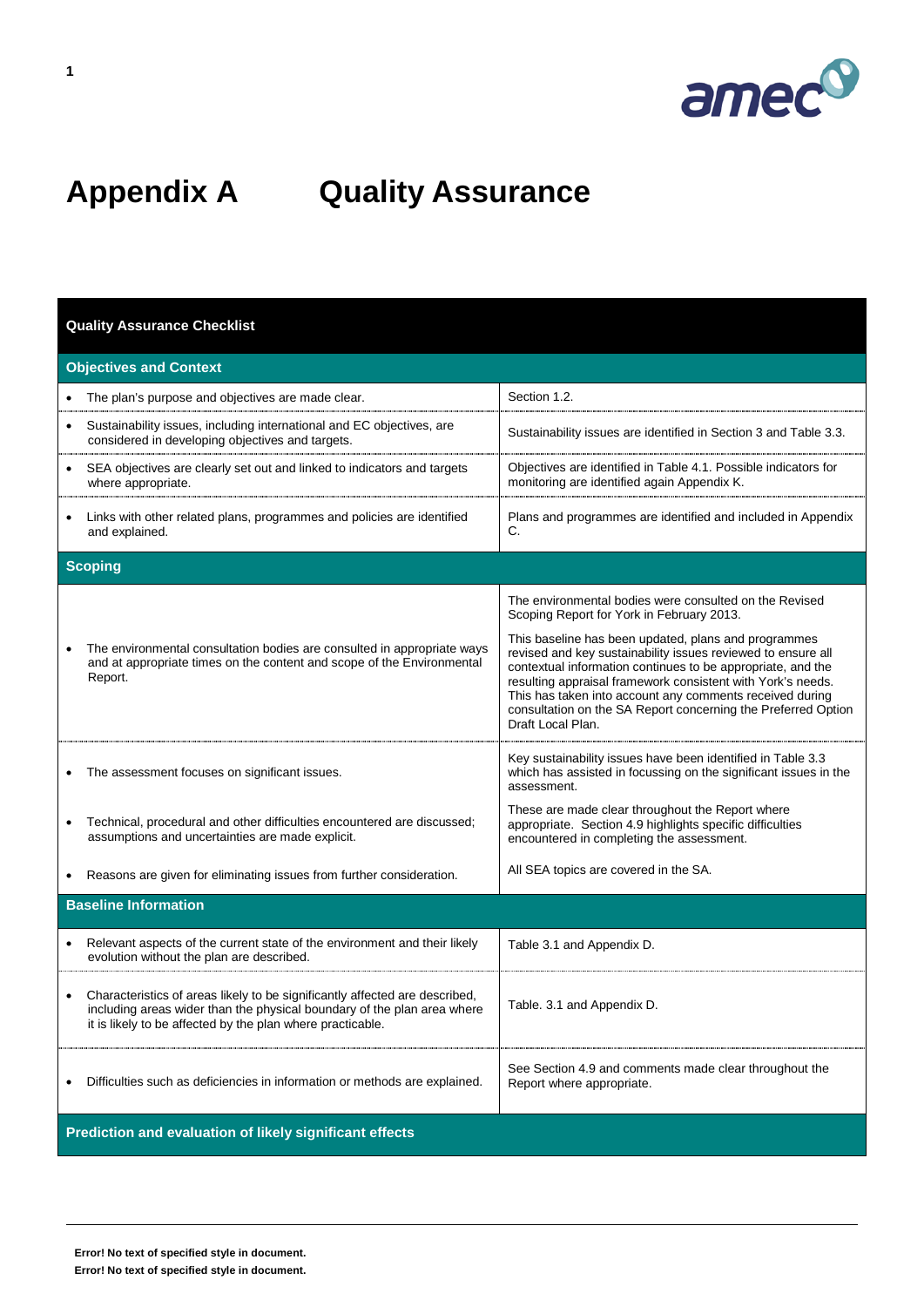

|                            | <b>Quality Assurance Checklist</b>                                                                                                                                                                                                                                                           |                                                                                                                                                                                                                                                                                                     |  |
|----------------------------|----------------------------------------------------------------------------------------------------------------------------------------------------------------------------------------------------------------------------------------------------------------------------------------------|-----------------------------------------------------------------------------------------------------------------------------------------------------------------------------------------------------------------------------------------------------------------------------------------------------|--|
|                            | Likely significant social, environmental and economic effects are<br>identified, including those listed in the SEA Directive (biodiversity,<br>population, human health, fauna, flora, soil, water, air, climate factors,<br>material assets, cultural heritage and landscape), as relevant. | Section 5 presents the assessment of the sustainability<br>performance of the preferred development option and proposed<br>policies of the draft Local Plan. This is set out in matrices at<br>Appendix E, F, H, I and J that have been developed to meet<br>the requirements of the SEA Directive. |  |
| $\bullet$                  | Both positive and negative effects are considered, and where practicable,<br>the duration of effects (short, medium or long-term) is addressed.                                                                                                                                              | Positive and negative effects are considered within the<br>assessments at Appendix E, F, H, I and J. Potential effects<br>are identified in the short, medium and long-term.                                                                                                                        |  |
|                            | Likely secondary, cumulative and synergistic effects are identified where<br>practicable.                                                                                                                                                                                                    | Likely secondary, cumulative and synergistic effects are<br>identified in the assessment commentary, where appropriate.<br>This is summarised in Section 5.6 and within the cumulative<br>effects matrix (Table 5.4).                                                                               |  |
|                            | Inter-relationships between effects are considered where practicable.                                                                                                                                                                                                                        | Inter-relationships between effects are identified in the<br>assessment commentary, where appropriate (including in the<br>cumulative effects Table 5.4)                                                                                                                                            |  |
|                            | Where relevant, the prediction and evaluation of effects makes use of<br>accepted standards, regulations, and thresholds.                                                                                                                                                                    | These are identified in the commentary, where appropriate.                                                                                                                                                                                                                                          |  |
|                            | Methods used to evaluate the effects are described.                                                                                                                                                                                                                                          | These are described in Section 4.                                                                                                                                                                                                                                                                   |  |
| <b>Mitigation measures</b> |                                                                                                                                                                                                                                                                                              |                                                                                                                                                                                                                                                                                                     |  |
|                            | Measures envisaged to prevent, reduce and offset any significant<br>adverse effects of implementing the plan are indicated.                                                                                                                                                                  | These are identified in the commentary, and within the key<br>conclusions and recommendations (Section 6).                                                                                                                                                                                          |  |
|                            | Issues to be taken into account in development consents are identified.                                                                                                                                                                                                                      | These are identified in the commentary, and within the key<br>conclusions and recommendations (Section 6).                                                                                                                                                                                          |  |
|                            | <b>The SA Report</b>                                                                                                                                                                                                                                                                         |                                                                                                                                                                                                                                                                                                     |  |
|                            | Is clear and concise in its layout and presentation.                                                                                                                                                                                                                                         | The SA Report is clear and concise.                                                                                                                                                                                                                                                                 |  |
|                            | Uses simple, clear language and avoids or explains technical terms.<br>Uses maps and other illustrations where appropriate.                                                                                                                                                                  | A series of maps which illustrate environmental constraints are<br>included in Section 3.                                                                                                                                                                                                           |  |
|                            | Explains the methodology used. Explains who was consulted and what<br>methods of consultation were used.                                                                                                                                                                                     | Section 4 presents the methodology used for the assessment.                                                                                                                                                                                                                                         |  |
|                            | Identifies sources of information, including expert judgement and matters<br>of opinion.                                                                                                                                                                                                     | Information is referenced throughout the report.                                                                                                                                                                                                                                                    |  |
|                            | Contains a non-technical summary                                                                                                                                                                                                                                                             | The NTS is not included within this draft report (12/09/2014). A<br>NTS will be included alongside the Final Report which is issued<br>for consultation.                                                                                                                                            |  |
| <b>Consultation</b>        |                                                                                                                                                                                                                                                                                              |                                                                                                                                                                                                                                                                                                     |  |
|                            | The SEA is consulted on as an integral part of the plan-making process.                                                                                                                                                                                                                      | The SA of the Preferred Option Draft Local Plan was subject to<br>consultation between 5 <sup>th</sup> June and 31 <sup>st</sup> July 2013. This SA<br>Report will be subject to consultation alongside the Submission<br>Draft Local Plan prior to Examination in Public.                          |  |
|                            | The consultation bodies, other consultees and the public are consulted in<br>ways which give them an early and effective opportunity within<br>appropriate time frames to express their opinions on the draft plan and<br>SA Report.                                                         | The SA of the Preferred Option Draft Local Plan was subject to<br>consultation between 5 <sup>th</sup> June and 31 <sup>st</sup> July 2013. This SA<br>Report will be subject to consultation alongside the Submission<br>Draft Local Plan prior to Examination in Public.                          |  |